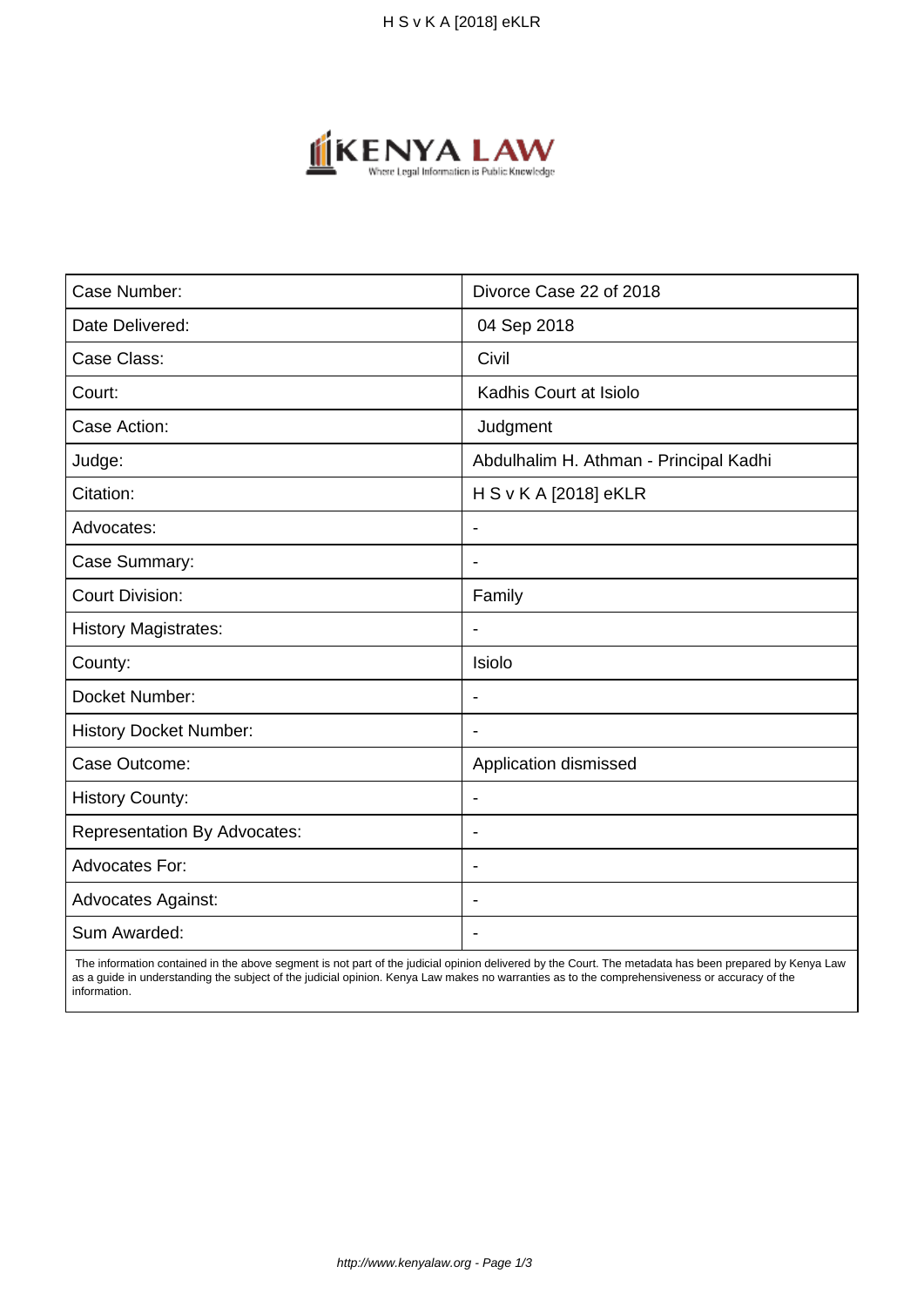## **REPUBLIC OF KENYA**

## **IN THE KADHI'S COURT AT ISIOLO**

### **DIVORCE CASE NO. 22 OF 2018**

**H S....................................................PLAINTIFF**

### **VERSUS**

**K A.............................................DEFENDANT**

## **JUDGMENT**

**1**. The plaintiff seeks dissolution of the marriage, custody and maintenance of the minor children. She claims is the defendant has a female friend in Mombasa who he claims is better than her, insults and has attempted to strangle her. She further claims the dowry was not paid.

**2**. The defendant through his defence denies the petitioner's claims and opposes the prayer for divorce.

## **FACTS**

**3**. The parties were married under Islamic law in Isiolo in 2012. The plaintiff is not employed while the defendant is an officer [particulars withheld] based in Mombasa. The parties are blessed with one issue from their wedlock: MK aged [5]. The defendant has six other children from another marriage who are being taken care of by the plaintiff.

## **ISSUES**

**4**. The issue for determination in this matter are whether or not the plaintiff is entitled to divorce and if the marriage should be dissolved the issue of dowry, children custody and maintenance.

#### **DIVORCE**

**5**. The Imam of Kenya Navy - Mombasa and elders tried to reconcile parties without success. The court, at pre trial, also attempted reconciling the parties but was not successful either. While the defendant apologised and was ready to have his wife back, the plaintiff would hear nothing of it and insisted on divorce. The matter proceeded to full hearing.

**6**. The plaintiff reiterated under oath that the defendant told him he has another lady who was better than her, that she travelled to Mombasa and saw the lady, that he accepted before the Imam, Kenya Navy that he had a relationship with the lady but he refused to divorce her despite her request.

**7**. The plaintiff called no witness or filed any documentary evidence to support her claim.

**8**. The defendant admitted insulting the plaintiff but apologised and stated it was because she had travelled all the way to Mombasa without informing her and when she arrived she slept at a colleagues [a married man] house for two days instead of staying at his house. He stated that since January she has been evading her and denied her conjugal rights. He denied that he has any relationship with any lady or that she saw him with any lady. He argued that the plaintiff has refused elders' and Imam of Kenya Navy's advice to return to her husband insisting on divorce despite severally apologising to her.

#### **ANALYSIS**